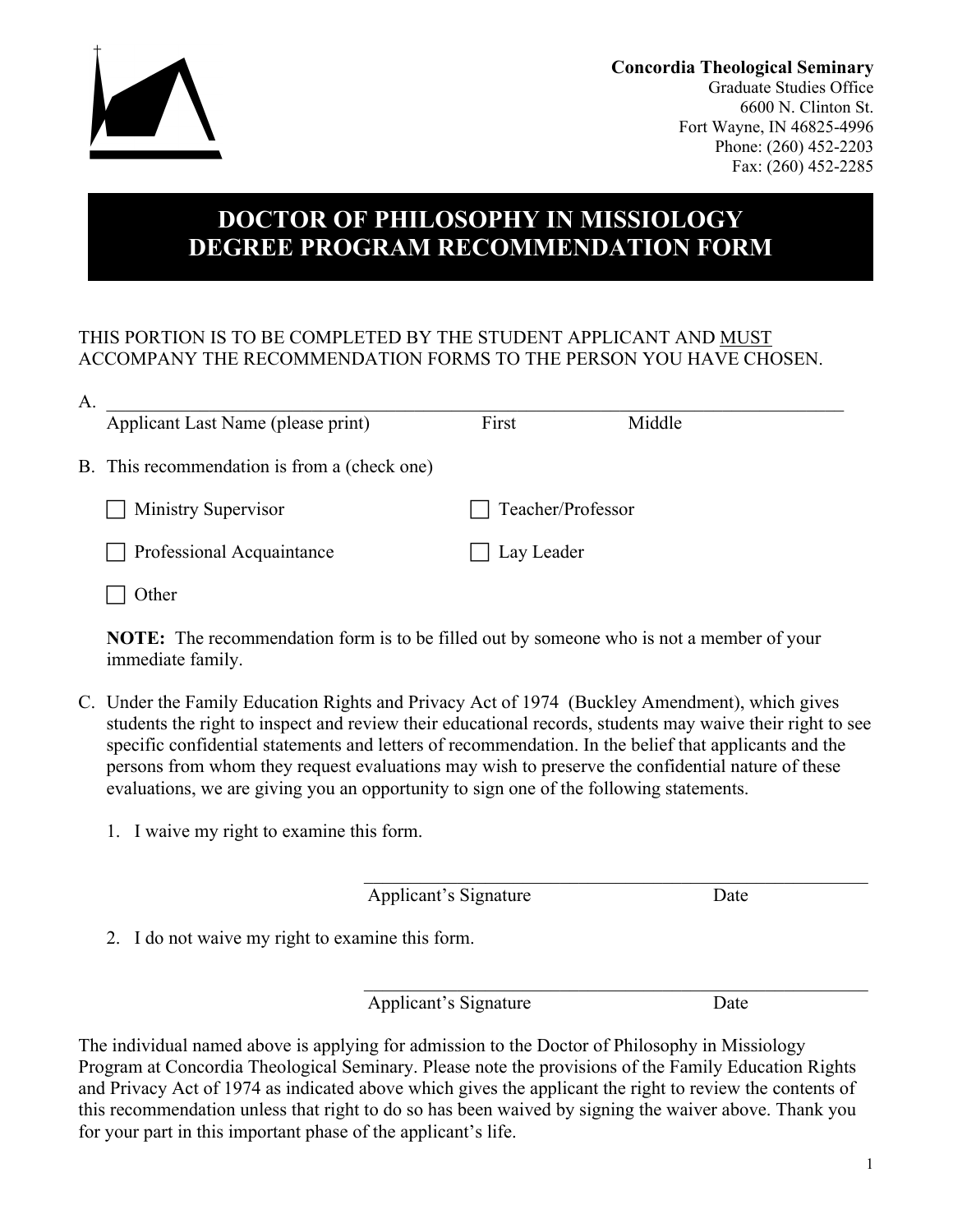1. In view of your knowledge of the applicant, how do you assess his or her abilities and character in the following categories as compared to his or her peers?

|    | A. Intellectual ability                                                 | <b>Not</b><br>Observed | Weak | Fair | Good     | Very<br>Good | Out-<br>Standing |
|----|-------------------------------------------------------------------------|------------------------|------|------|----------|--------------|------------------|
|    | B. Ability to work with others                                          |                        |      |      |          |              |                  |
|    | C. Initiative                                                           |                        |      |      |          |              |                  |
|    | D. Creativity and imagination                                           |                        |      |      |          |              |                  |
|    | E. Maturity                                                             |                        |      |      |          |              |                  |
|    | F. Interpersonal skills                                                 |                        |      |      |          |              |                  |
|    | G. Self-control                                                         |                        |      |      |          |              |                  |
|    | H. Oral communication skills                                            |                        |      |      |          |              |                  |
|    | Written communication skills<br>I.                                      |                        |      |      |          |              |                  |
|    | Quality of work<br>J.                                                   |                        |      |      |          |              |                  |
|    | K. Ability to analyze problems<br>and formulate solutions               |                        |      |      |          |              |                  |
|    | L. Leadership skills                                                    |                        |      |      |          |              |                  |
|    | M. Motivation for Ph.D. studies,<br>research, etc.                      |                        |      |      |          |              |                  |
|    | N. Potential for career<br>advancement                                  |                        |      |      |          |              |                  |
|    | O. Aptitude for chosen ministry<br>or profession                        |                        |      |      |          |              |                  |
| 2. |                                                                         |                        |      |      |          |              |                  |
|    | $\Box$ Very Well $\Box$ Rather Well $\Box$ Casually $\Box$<br>How well? |                        |      |      | Not Well |              |                  |
|    |                                                                         |                        |      |      |          |              |                  |
|    |                                                                         |                        |      |      |          |              |                  |

3. If you are a professor, in how many of your courses has the applicant enrolled? Undergraduate Graduate